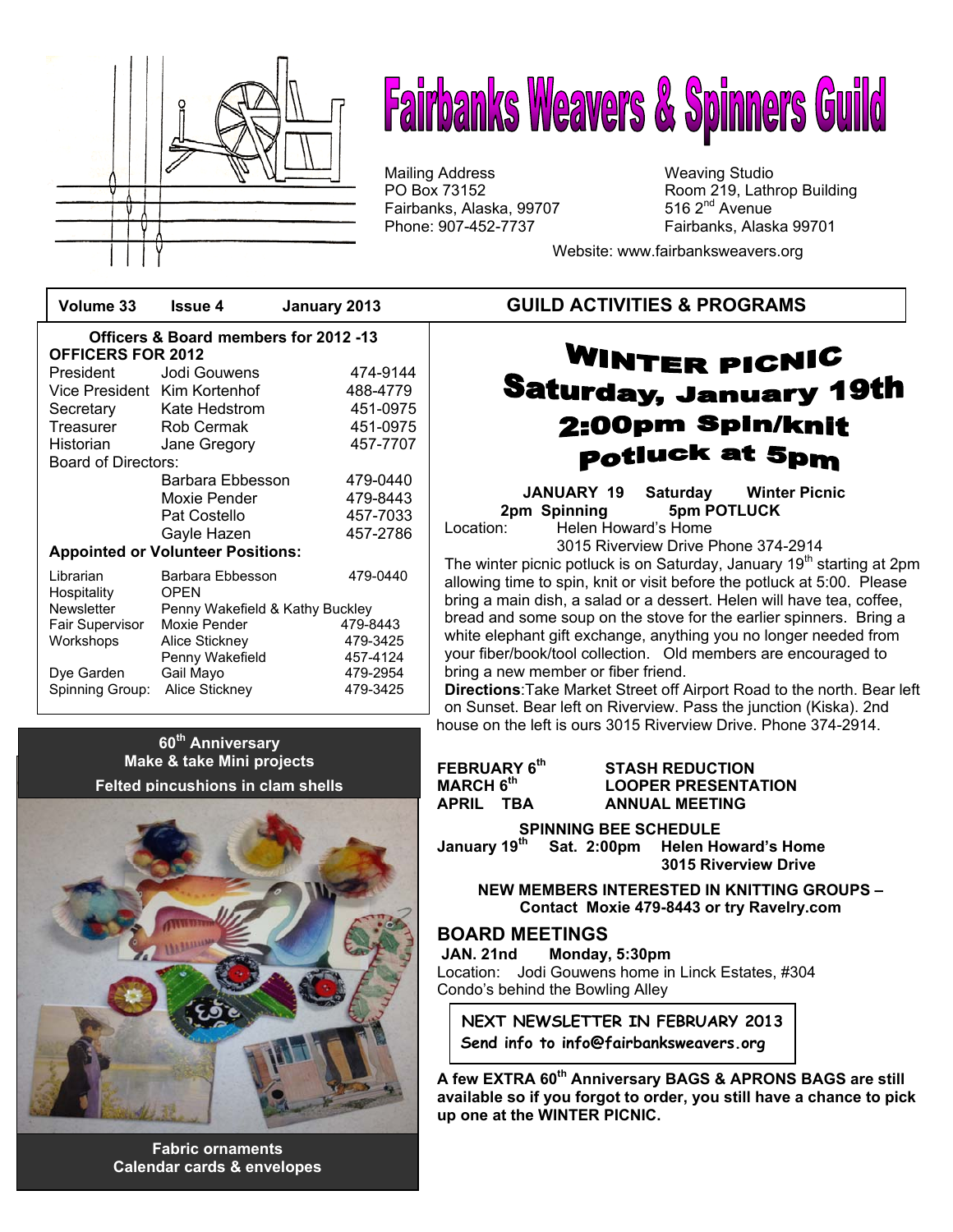# **PRESIDENTS LETTER JANUARY 2013**

 The recent cold snap before the holidays gave us all a reason to stay home and perhaps work on some of those fiber projects we have in process. As the warmer weather returns we want to get out and about again. Come join us for the food, fun and sharing at our annual winter picnic this month. We appreciate Helen's generosity in hosting the event this year.

 Isn't it wonderful how the return of the sun to our lives in Fairbanks brings renewed energy as we look forward to spring and summer projects. If you have any extra warp on your looms, the Guild will be grateful to receive any fiber items suitable for sale at **ArtExpo on March 9**. Items must sell for \$25 or less. If you have time, we need volunteers to help man the both and to demonstrate during ArtExpo. For details of how you can help, please contact Penny Wakefield. Several of our members will be selling their works at this show as well.

 Each spring the Guild elects new officers. Please consider if you might be able to become more involved this year by becoming an organization officer. If you are interested please contact me.

I wish each of you a year filled with successful weaving, spinning, dyeing, gardening, and fiberarts projects.

Happy Weaving, *Jodi Gouwens, President* 

# **MEMBERS IN THE NEWS & THANK YOU'S to the following:**

**A Big Thank you to GAYLE HAZEN & KIM KORTENHOF for organizing the 60th mini workshops.** A fun time was had by all who attended, felting, sewing, constructing & spinning.

**Welcome to New Member: MEGAN HAMLIN,** a brand new weaver. Megan stopped by the studio, sat down at a loom and with a little instruction and one warping/beaming session made a baby blanket warp for two. One for herself & her sister, both expecting in March.(photo's)

Former member **BRENNA PAULSON MACK**, moved to Seward, met her husband & relocated to Palmer. She is now a member of the Valley Fiber Arts Guild (and manages their website check out ValleyFiberArts.org!). Her weaving has unfortunately taken a back seat as she works on a masters & starts a new career. She bought a wheel & has been spinning & knitting a lot!

**PAT COSTELLO** has retired and now has more time to weave & play with grandchildren.

**MOXIE PENDER** Hurrah! Heather (son Johnny's girlfriend) helped tremendously to open an Etsy shop! Be sure to check out: http://www.etsy.com/shop/SkyflightAlpacas See alpacas on http://www.facebook.com/SkyflightAlpacas



**Student work from Beginning Weaving class FALL 2012 Birch Tapestry was in UAF Student Art Show** 



**Alicia, Joyce & Kate ~ Hannah's repp rug ~ Kristen's Twill wool afghan SPRING 2012 ~ Kate's Peruvian DW Bands ~ Fall 2012 class ~ Northlights Shadow weave ~ Original twill threading design ~ on popsicle loom in a box**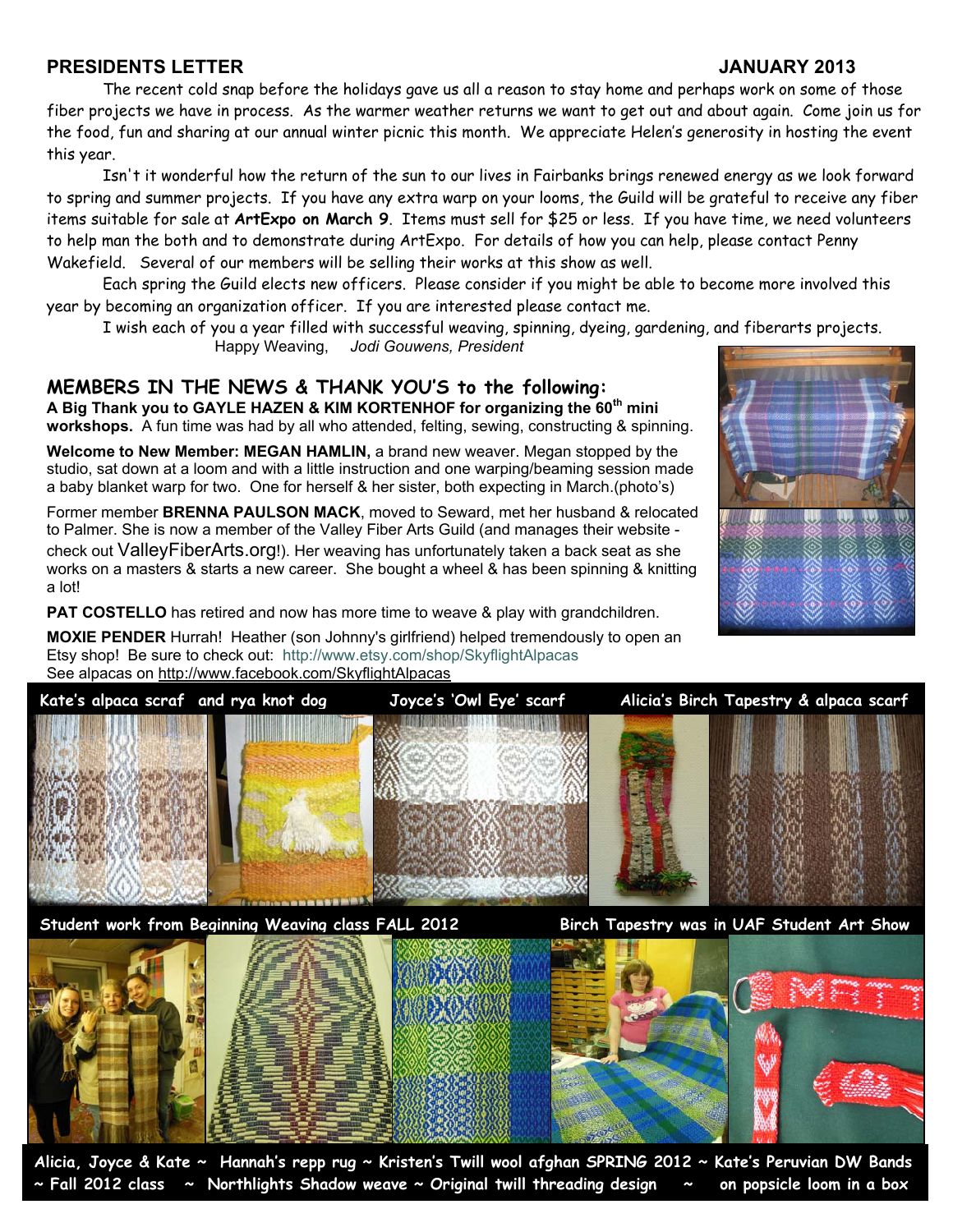

## **ART 127: INTRO WEAVING CLASS for 2013 will begin on TUESDAY January 22, 2013 at 6:30pm**

CLASS SCHEDULE: Tuesday and Thursday evening HOURS: 6:30 to 9:00pm LOCATION: Weaving Studio, Rm 219, Lathrop Bldg. 516 2nd Ave. STUDIO PHONE: 452-7737 INSTRUCTOR: Dannetta Wakefield, 378-3324

DESCRIPTION: Fundamentals of weaving taught through basic techniques and processes for Tapestry and woven structures on four harness looms. Includes instruction in loom terminology and function, process of warping and threading, basic methods of pattern drafting and designing, planning color and texture in weaving. Class will be graded and require a sampler notebook.

# **ART 227: WOVEN FABRIC DESIGN: GARMENT WEAVING begins on Tuesday, January 22 at 5:30pm**

DATES: Tuesday & Thursday<br>HOURS: 5:30 to 8:00pm 5:30 to 8:00pm LOCATION: Weaving Studio, 452-7737, Rm219, 516 2<sup>nd</sup> Avenue.

Instructor: Dannetta Wakefield, 378-3324

COURSE DESCRIPTION: This course incorporates an understanding of the function of the loom and related tools with a more individualized and creative approach to concept and construction of a textile structure. This course will build on the techniques learned in basic weaving by further investigating woven structures

that create fabrics with a fine hand in flexibility or heavy enough for vests, jackets or coats. Structures to explore will be Lace, Honeycomb, Double weave, Crackle, Deflected warp & weft and Patterned weaves such as Summer & winter, Overshot. Garment Design, Pattern & Construction techniques will be

covered as well as Turned Twill, Advancing, M's & W's, Snowflake, Shadow.

CALL: 452-7737 to express an interest. LOCATION: Weaving Studio, Rm. 219 TIME: 12pm to 3:30pm FEE: Semester long \$275

# **SATURDAY JANUARY 26th Get WARPED for Spring Weaving on Cards/Tablets, Inkle or Rigid Heddle Looms**

Refresh your warping skills. Make a loom & warp. INSTRUCTOR: Penny Wakefield, CALL: 452-7737 to express your interest LOCATION: Weaving Studio, Rm. 219 TIME: 10am to 3:00pm FEE: FREE for the warping instruction. Using Weaving studio yarn, please make a small donation.

**Vita's Integrated Double Weave & Hannah's Advancing Twill Runner** 



# **JANUARY 29 8 Week DAYTIME WEAVING CLASS**

Beginning or Advanced program on Tuesday/Thursdays TIME: Adjustable on Tues/Thursdays or Saturdays from Noon until 5:30pm on Tues/Thursday; 3:30 on Saturdays. CALL: 452-7737 To express your interest.

LOCATION: Weaving Studio, Rm 219, 516 2<sup>nd</sup> Avenue FEE: \$175 for a colorful pattern sampler & alpaca scarf.

## **Friday, March 15 to Sunday, March 17. Anchorage Weavers & Spinners Guild Workshops Barbara Walker workshops** '**Stripes with Attitude' workshop**

Spaces available in this workshop, which includes & covers supplemental warps. The ply-splitting workshop is filled

WORKSHOP DESCRIPTION: Bold or subtle, stripes can be so much more than different colored threads. Learn the roles color, texture, pattern and structure can play in designing stripes with pizzazz. Sample weaving includes twill and lace manipulations, textured lines, extracting portions of turned patterns and various uses of supplementary warps. Registration form.

Requirements: 8 shaft loom.

Cost : \$160.00 includes \$10.00 materials fee. \$80.00 due upon registration.

www.barbarajwalker.com/stripes.html

If you are interested in this workshop – contact Marilyn Barker (afmhb@uaa.alaska.edu) or Kathryn Young (sweetenergy@gci.net)

http://www.anchorageweavespin.org/workshops/BarbaraW alkerWorkshipStripes-registration.pdf

 (Note that the lower half of Stripes with an Attitude form needs to be mailed to Barbara Walker,

barbara@barbarajwalker.com.

Marilyn says: "If anyone from Fairbanks wanted to come to Anchorage and take the workshop, we could find housing for them. One person could easily stay with me, and I'm sure others would offer as well. I hear lots of good things about her (Barbara's) knowledge and teaching ability."

## **COMING IN 2013 Felting Symposium Machine Knitting SPINNING WORKSHOP**

**On loom Warp Painting Demo** 

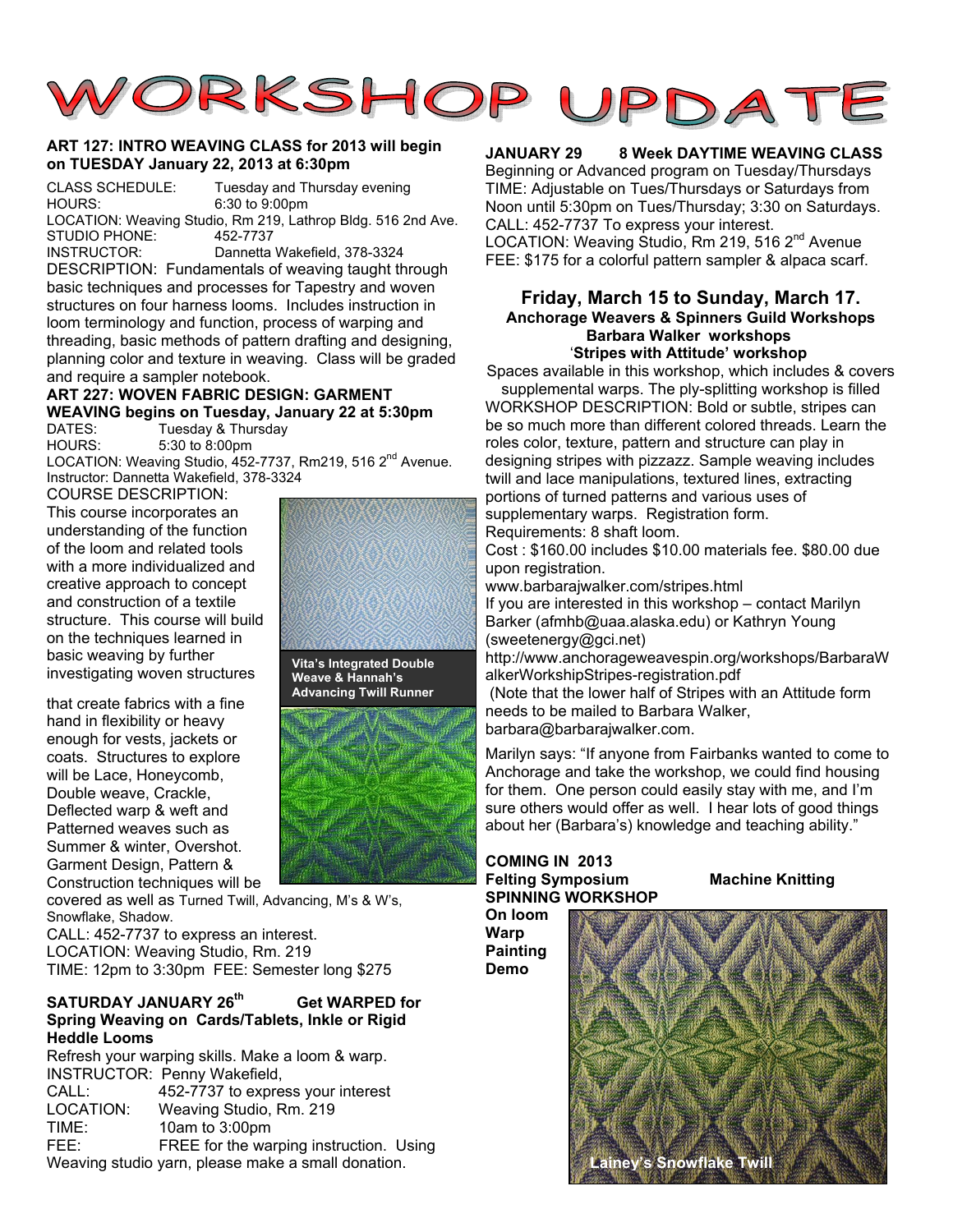

## **FAIRBANKS ARTS ASSOCIATION BEAR GALLERY Exhibits & DEADLINES**

**Patterns of Influence – 'PERSPECTIVE'S FROM AFAR' Deadline for Juried exhibit – Sunday, JANUARY 27, 2013 Opening February 1 – 23rd**

**ARTISTS can sign up for ART EXPO - SALES & DEMO FOR THE GUILD: SATURDAY, MARCH 9TH**

**27TH ANNUAL INTERIOR ARTISANS Exhibition** 

 **Entry Deadline: Sunday, MARCH 31st Opening April 5 - 27 For prospectus & information regarding these exhibitions: www.fairbanksarts.org** 

# **National COMPETITIONS FOR WEAVERS**

**HGA's annual Small Expressions 2013 exhibit Entry deadline: February 25, 2013 Fine Line Creative Arts Center Saint Charles, Illinois May 31 - September 7, 2013** 

**Pikes Peak Weavers Guild, Colorado Springs exhibit 2013** 

**Woven Together: Firestorm Juried exhibit commemorating 2012 U.S. wildfire season.** 

**Hagnauer Gallery, Business of Art Center, Manitou Springs, CO.** 

**June 21-August 3, 2013,** 

**Entry Deadline: April 8, 2013**

**Download prospectus: www.PikesPeakWeavers.org/firestorm**

**NORTHWEST WEAVING CONFERENCE & WORKSHOPS Bellingham, WA**. **JUNE 21 – 25, 2013** 

 **http://www.anwg-conference-2013.com/** 

**INTERMOUNTAIN WEAVER'S CONFERENCE Fort Lewis College, Durango, Colorado JULY 25 - 28, 2013** 

**For newsletter & workshops etc: http://www.intermountainweavers.org/index.php** 

**http://www.intermountainweavers.org/Downloads/Newsletter/IWC%20Newsletter%20September%202012%20rev%206.pdf**

# **IN OUR EMAIL BOX: Survey notice for Fiber Artists' & 'Producers of Fiber'**

Dear Fiber artists and producers,

I am on the steering committee for 'Agriculture to Art', a state wide effort to coordinate fiber producers and fiber artists in the State of Alaska. I have attached the two surveys, one for fiber artists and one for fiber producers, very often they are the same, as I am, so I have included both. Looking into establishing a fiber mill in Alaska so please answer the survey questions. Please review the surveys, and if you have no concerns, you can forward them on to your members. Thanks for your time, if you have any questions, please feel free to contact me,

Lee Coray-Ludden leeag7175@gmail.com

# **CONTACTS FOR KNITTERS FROM OUR KNITTERS**

sent by Moxie so be sure to Thank Moxie.

Lots of free patterns and lots of cashmere! Interviewed on 'Here and Now' on NPR http://www.purlsoho.com/purl AND ANOTHER knitting project:

http://www.npr.org/blogs/krulwich/2012/12/22/167798393/it-s-december-brr-is-myhouse-shivering - GREAT QUICK VIDEO

# Interesting web article on converting **OLD CIGARETTE VENDING MACHINES TO SELLING ART**!

http://news.discovery.com/tech/gear-and-gadgets/old-cigarette-vending-machines-dispense-artwork-130110.htm#mkcpgn=rssnws1

**FOR ANY PROGRAM ADDITIONS OR CHANGES www.fairbanksweavers.org**

We could knit & weave a cover for a downtown heat vent or Ice sculpture. We could turn a Vending machine into a Greeting card station. Great idea's Let's do it.